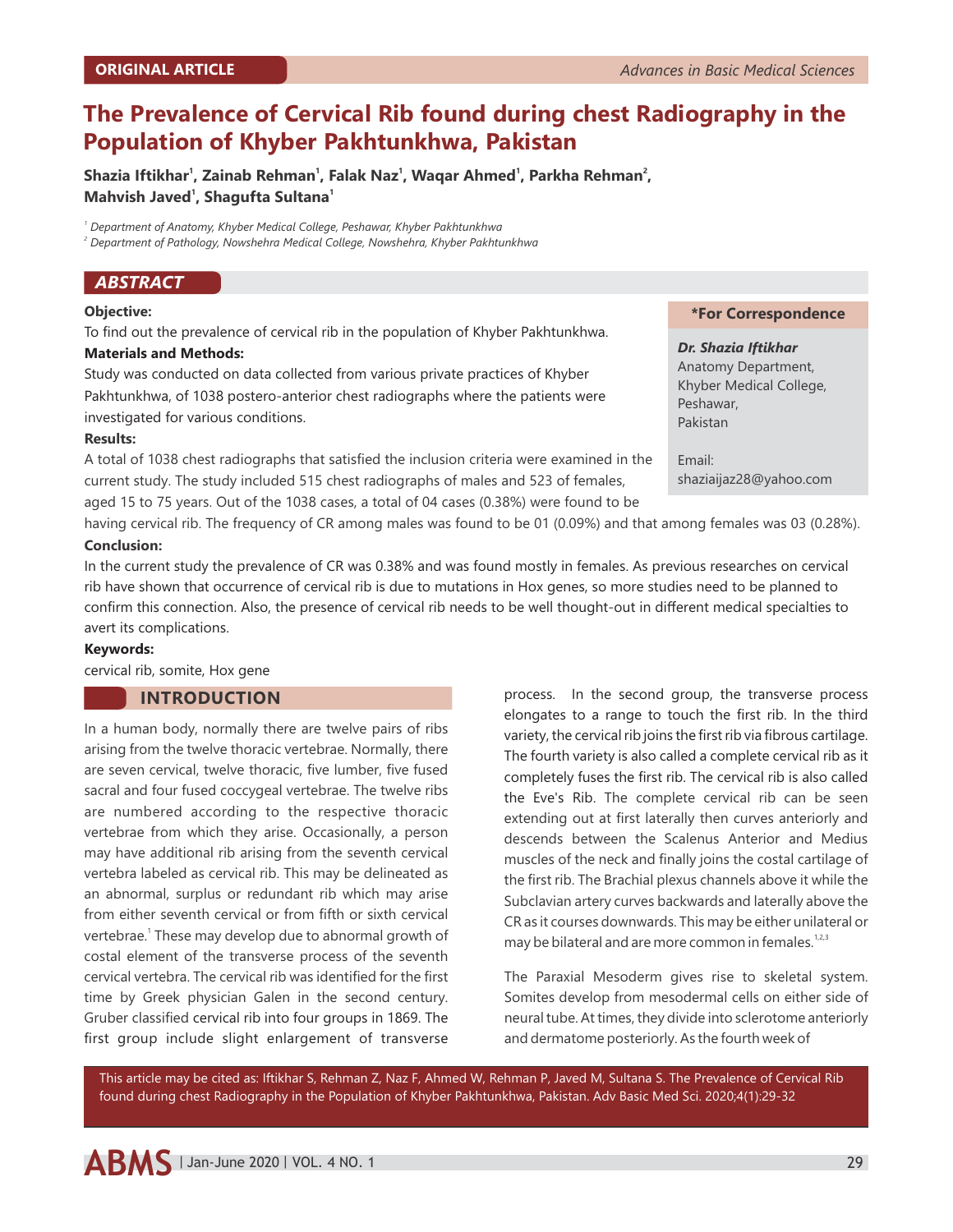development ends, the cells of sclerotome changes into mesenchymal cells which give rise to ribs. The genes responsible for the formation and shaping up of axial skeleton are called Hox genes. Any mutation in these genes may give rise to the cervical rib.<sup>14</sup> The features observed on a cervical rib are head, neck and tubercle along with occasional presence of shaft. The two types of cervical rib include the complete and incomplete types. Incomplete type may be seen ending freely in the adjacent soft tissues while the complete variety articulates posteriorly with the first rib.<sup>4</sup> Various populations have their particular prevalence of cervical rib e.g. in Turkish population, its prevalence is 6.2%. In United Kingdom and United States of America, there are increased proportions of immigrants. After assessment of chest x-rays of a population in London, the prevalence of cervical rib was found to be 0.74%. In a similar study in USA, the prevalence was found to be 0.5-1%. The prevalence of cervical rib in other populations varies.<sup>5</sup> In majority of cases, the presence of cervical rib is devoid of any symptoms and does not need any surgical intervention. However, the symptoms encountered by cervical rib can be neurological and vascular.<sup>6</sup> The neurological manifestations have been found to be more predominant than vascular and are mainly due to compression of Brachial plexus. In case of incomplete cervical rib, only brachial plexus is compressed while complete cervical rib also compresses the subclavian artery.<sup>7</sup> The neurological manifestations experienced by patients having cervical rib include periodic pain in the affected upper extremity along with apathy in the ulnar region of the forearm of the same side. Along with compression of the nerves of brachial plexus, the motor strength of muscles of forearm and hand is also mildly reduced to an extent that patient may find difficulty in holding a pen. The compression of brachial plexus due to cervical rib can be accurately diagnosed once the other neurological disorders like Carpel tunnel syndrome, ulnar nerve neuritis or prolapsed cervical disc etc. are ruled out. The vascular manifestations of cervical rib include weakened distal pulses e.g., diminished Radial pulse, perpetuation of replenishment of capillaries or even gangrene of tips of fingers. The patient may experience lameness or giddiness. In case of compression of the subclavian artery by cervical rib, the Adson test may be positive during hyper abduction of the limb.<sup>1,5,8</sup>

Generally, chest radiographs are the best means of detecting cervical rib in a patient. Almost 74.5% of cases having cervical rib are not noticed in CT (computed tomography) of cervical spine. The treatment of complaints associated with cervical rib may be either conservative or

giving analgesics, muscle relaxants, physiotherapy etc. Surgical treatment involving resection of the cervical rib is recommended once the conservative management fails to improve the condition. $13,8$  The objective of the current study was to find out the prevalence of cervical rib in the population of Khyber Pakhtunkhwa. **MATERIALS AND METHODS**

surgical. Conservative treatment includes pain relief by

It was an observational study of the data carried out over a six month period from August 2019 till January 2020. The data was collected from various private practices of Khyber Paktunkhwa. This study was conducted on 1038 posteroanterior chest radiographs where the patients were investigated for various conditions. The details of the patients regarding age, sex, presence or absence of cervical rib, either on one side or both, and symptoms if any were also collected. The criteria for identifying the cervical rib, that it must adjoin the transverse process of the seventh cervical vertebra and directs horizontally from the spine rather than arising obliquely upward as the transverse process of the first thoracic vertebra. Also, there should be no connection of the rib with the manubrium sterni, however it may fuse with the first rib due to which it can be distinguished from the rudimentary first rib. $5,6$ 

# **RESULTS**

A total of 1038 chest radiographs that satisfied the inclusion criteria were examined in the current study. The study included 515 chest x-rays of males and 523 of females, of ages from 15 to 75 years. Out of the 1038 cases, a total of 04 cases (0.38%) were found to be having CR. The frequency of CR among males was found to be 01 (0.09%) and that among females was 03 (0.28%). All variables along with their percentages are shown in Table-1.

| <b>Variable</b> | <b>CR</b> frequency | <b>Prevalence</b> |
|-----------------|---------------------|-------------------|
| Male (n=515)    | 01                  | 0.09%             |
| Female (n=523)  | 03                  | 0.28%             |
| Total (1038)    | 04                  | 0.38%             |

Table-1: Frequency and prevalence of cervical rib in males and females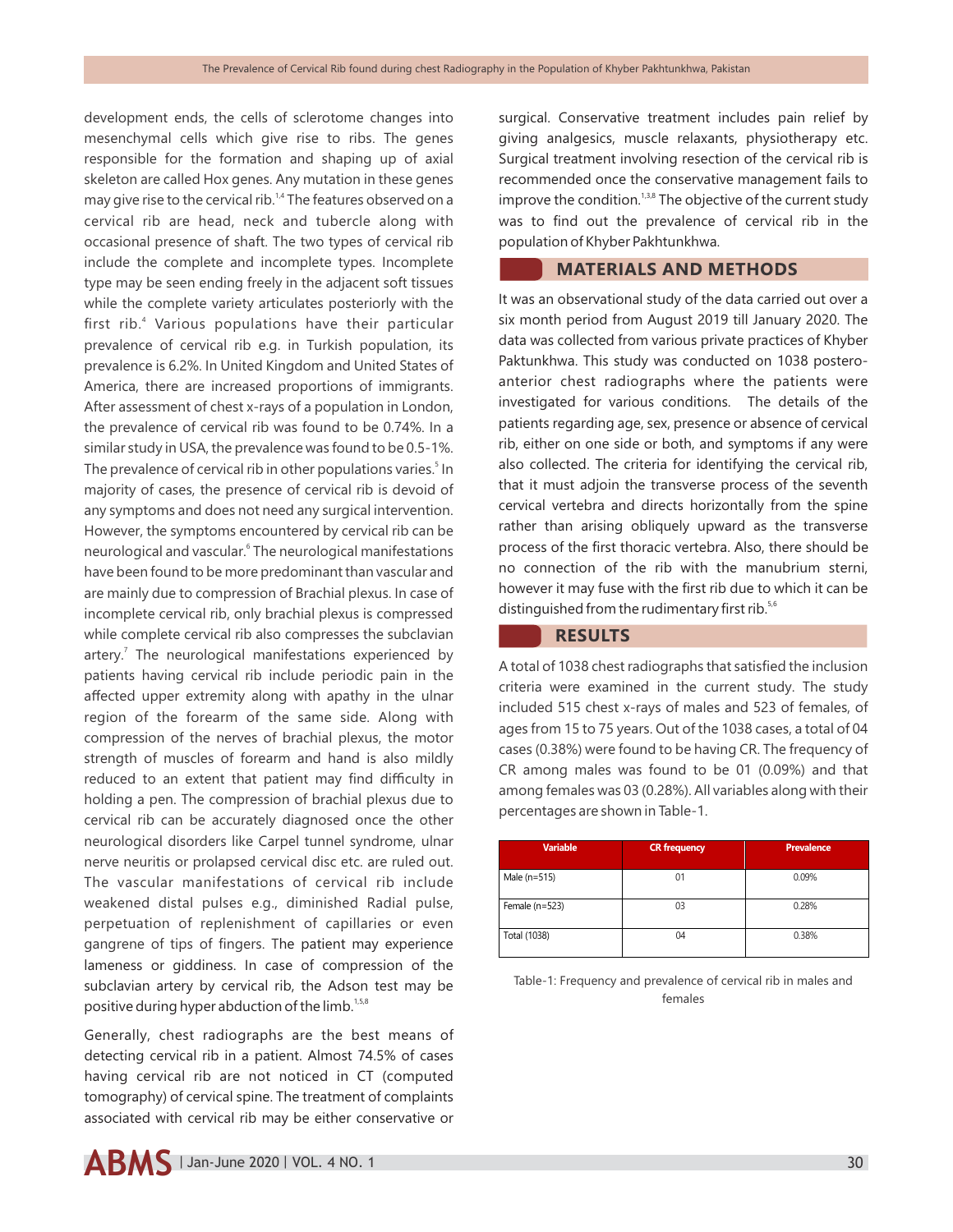# **DISCUSSION**

There are twelve pairs of ribs in a normal human body. Occasionally a person may have additional rib arising from mostly the seventh cervical vertebra that is labeled as cervical rib. The cervical rib is considered to be a developmental defect. The genes responsible for the development of axial skeleton are called Hox genes. Mutations in this gene lead to the development of  $CR<sup>1</sup>$  In most of the cases, cervical rib is found accidentally in patients being investigated for certain other conditions. Mostly the patients do not experience any symptoms and hence do not require any treatment. However, in some cases the rib may be responsible for neurological or vascular manifestations in patients. However, these manifestations may also be due to other conditions like prolapse of cervical disc, clavicular fracture, rheumatoid arthritis, kyphosis, scoliosis, etc. Hence, chest x-rays are advised to exclude other causes for the neurological and vascular symptoms.<sup>1,7,8.</sup>

In the current study, the prevalence of cervical rib among 1038 patients, who had their chest radiography done in various hospital of Peshawar was 0.38%. This is similar to a study carried out by Brewin et al. which found out that the prevalence of cervical rib in London population was 0.74%.<sup>9</sup> Another study carried out by Ebite et al found the prevalence in Malawian population to be 0.58%.<sup>10</sup> This is similar to a study carried out by Gupta et al in which the prevalence was  $0.6\%$ .<sup>11</sup> Our result was in contrast to the study carried out by Erken et al who found the prevalence in Turkish population to be 6.2% which was higher than our percentage.<sup>12</sup> Another study carried out by Bokhari et found the prevalence in Saudi Arabian population to be 3.4%.<sup>6</sup> Another study carried out by Sharma et al found out the prevalence of cervical rib to be 1.22%.<sup>13</sup> In majority of the studies the prevalence of cervical rib was more common in females.

It has been observed in different studies that different regions and various ethnic groups of the world have difference in prevalence of cervical rib. $35,59$  The patients having symptoms are mostly due to the nerves or blood vessels being pressed by the rib. These symptoms are together called Thoracic Outlet Syndrome. The most common sensory symptom is pain and numbness in forearm and hand. This is mainly due to pressing of nerves of Brachial Plexus by the cervical rib. The patients having vascular effects mostly experience mild staining of hand, claudication, weak distal pulses at wrist and gangrenous changes at tips of fingers. The patients are treated according to the symptoms experienced by them. Initially,

the patients are given conservative treatment to relieve pain by giving them pain killers, muscle relaxants, physiotherapy etc. However, when conservative treatment fails to improve the condition, then treatment plans are switched over to surgical management.<sup>14,15,16</sup>

# **CONCLUSION**

The prevalence of cervical rib in a population varies largely and has been found to be dependent on ethnicity. In the current study the prevalence was 0.38% and was found mostly in females. As previous researches on cervical rib has shown that occurrence of cervical rib is due to mutations in Hox genes, so more studies need to be planned to confirm this connection. Also, the presence of cervical rib need to be well thought-out in different medical specialties to avert its complications.

# **CONFLICT OF INTEREST**

#### None

# **AUTHORS CONTRIBUTION**

#### **Conception and design:**

Shazia Iftikhar, Zainab Rehman

#### **Acquisition, Analysis and interpretation of Data:**

Shazia Iftikhar, Zainab Rehman, Falak Naz

#### **Manuscript writing &Approval:**

Waqar Ahmed, Parkha Rehman, Mahvish Javed, Shagufta Sultana.